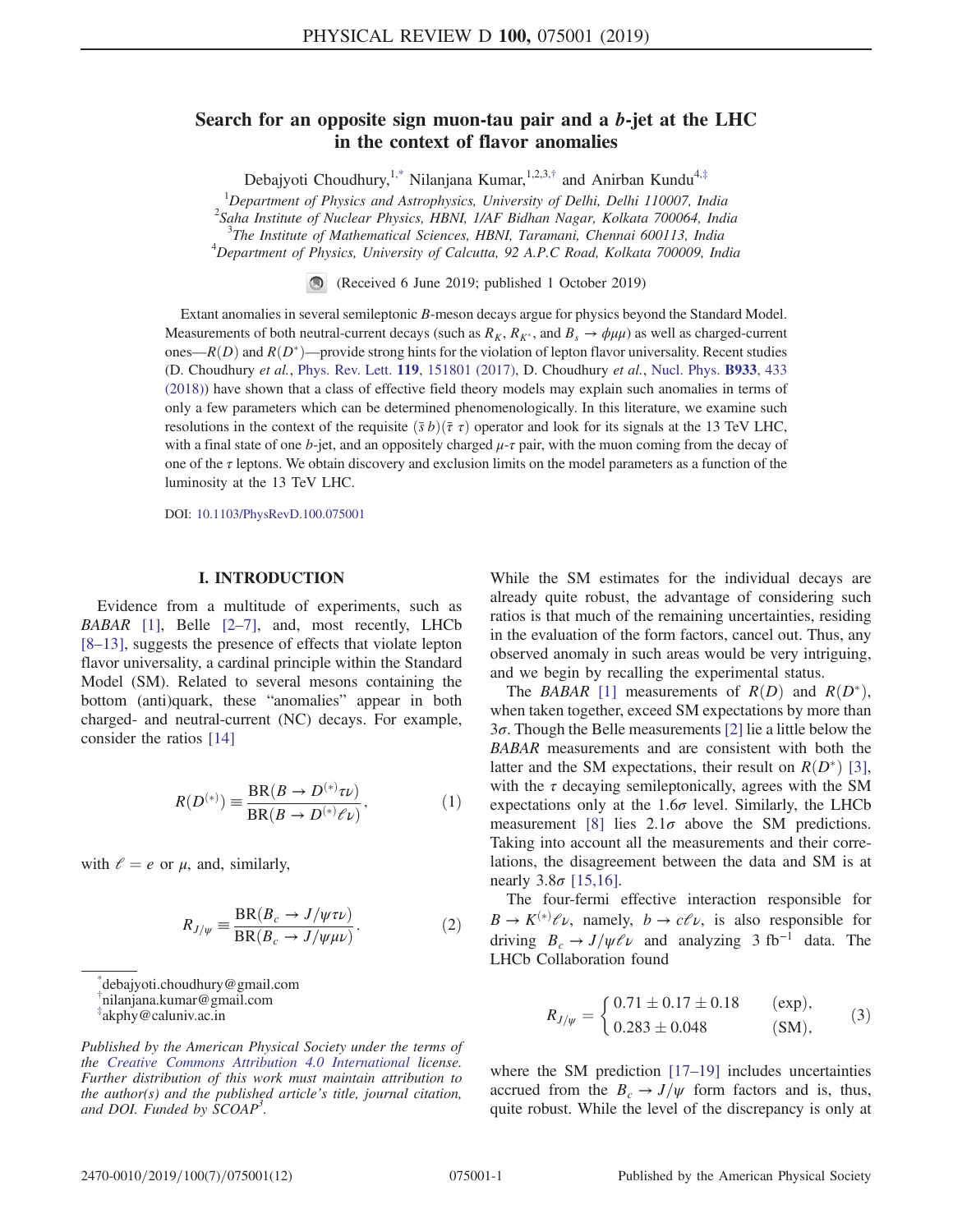the  $2\sigma$  level,<sup>1</sup> it is interesting to note that it points in the same direction as the others.

An opposite effect is seen for the neutral-current transitions, namely,  $b \rightarrow s\ell^+\ell^-$ . Once again, ratios of such decays constitute robust variables leading us to consider

$$
R_{K^{(*)}} = \frac{\text{BR}(B \to K^{(*)} \mu^+ \mu^-)}{\text{BR}(B \to K^{(*)} e^+ e^-)}.
$$
 (4)

While the SM predictions for both  $R_K$  and  $R_{K^*}^{\text{central}}$  are almost indistinguishable from unity [20–24], that for  $R_{K^*}^{\text{low}}$  is ~0.9 (mainly due to the non-negligible  $m_\mu$ ). The calculations are very precise with only minuscule uncertainties. The earlier result on  $R_K$  [11,12] has recently been superseded by the LHCb Collaboration [13]:

$$
R_K = 0.846^{+0.060+0.016}_{-0.054-0.014}, \qquad q^2 \in [1.1:6] \text{ GeV}^2. (5)
$$

For  $R_{K^*}$ , while the earlier LHCb data [11,12], viz.

$$
R_{K^*}^{\text{low}} = 0.66_{-0.07}^{+0.11} \pm 0.03, \qquad q^2 \in [0.045:1.1] \text{ GeV}^2,
$$
  
\n
$$
R_{K^*}^{\text{central}} = 0.69_{-0.07}^{+0.11} \pm 0.05, \qquad q^2 \in [1.1:6] \text{ GeV}^2, \qquad (6)
$$

were significantly away from the SM predictions, the recent Belle results [7], taking average over  $K^{*0}$  and  $K^{*+}$  modes, are more compatible with the SM:

$$
R_{K^*} = 0.94^{+0.17}_{-0.14} \pm 0.08, \qquad q^2 \in [0.045, \,] \text{ GeV}^2. \tag{7}
$$

While this can be construed as the  $R_{K^*}$  average moving closer to the SM (note, though, the larger errors in the Belle results), an anomaly is still hinted at, with the magnitude of the deviation being somewhat less than that in the  $R_K$  data.

A corroborating deviation is seen in  $B_s \rightarrow \phi \mu \mu$  [25–27], namely,

$$
\frac{d}{dq^2} BR(B_s \to \phi \mu \mu)|_{q^2 \in [1:6] \text{ GeV}^2}
$$
\n
$$
= \begin{cases}\n(2.58^{+0.33}_{-0.31} \pm 0.08 \pm 0.19) \times 10^{-8} \text{ GeV}^{-2} & \text{(exp.)}, \\
(4.81 \pm 0.56) \times 10^{-8} \text{ GeV}^{-2} & \text{(SM)},\n\end{cases}
$$
\n(8)

where  $q^2 = m_{\mu\mu}^2$ . This suggests that the discrepancies in  $R_K$ and  $R_{K^*}$  have been caused by a depletion of the  $b \to s\mu^+\mu^$ channel rather than an enhancement in  $b \rightarrow s e^+ e^-$ . Such a conclusion is lent further weight by the long-standing  $P'_5$ 

anomaly [28] in the angular distribution of  $B \to K^* \mu\mu$ , with a more than  $3\sigma$  mismatch between the data and SM prediction.<sup>2</sup>

Faced with all these anomalies, two approaches are possible. The first would be to construct an elaborate ultraviolet-complete theory. Examples are offered by  $Z'$  models [30] with flavor-violating couplings with the quarks and the leptons [31–36] on the one hand and, on the other, the exchange of leptoquarks [37–39] or, equivalently, sfermions in R-parity-violating supersymmetric models [40–42]. The alternative is to take recourse to an effective field theory (EFT) description, wherein only a set of Wilson coefficients are altered from their SM values [43–49]. In either case, one would, naively, expect that a sufficiently large set of unknown parameters (and/or fields) would need to invoked so as to enable the simultaneous explanation of all the anomalies while maintaining the rest of the well-tested SM phenomenology. However, if the nature of the UV theory (operative at a scale higher than the electroweak scale), the integrating out of whose heavy degrees of freedom is supposed to have given us the EFT, is entirely ignored, then a phenomenologically motivated EFT with only a small number of parameters needs to be considered. It has been shown [50–52] that such a minimal set of new physics (NP) operators, accompanied by a single lepton-mixing angle, can indeed explain almost all the observables adequately. More interestingly, the natural scale for such an explanation is seen to be a few TeVs, opening the interesting possibility of signatures at the LHC and/or future colliders.

In the present case, instead of attempting a generic study, we consider a particular signature, at the LHC, prompted by the scenarios discussed in Refs. [50,51]. Some such studies have been attempted in the past but in entirely different contexts, both at the simulation level [53–60], as well as by the ATLAS and CMS Collaborations, who have searched for flavor-violating signatures with dilepton final states [61–66]. We focus on a model which can explain, simultaneously, both the CC and the NC anomalies in semileptonic B decays, for example, one with an enhanced  $(\bar{s} b)(\bar{\tau} \tau)$  operator. We have studied the telltale signatures which include an opposite signed  $\mu$ - $\tau$  pair and a b-jet, induced by this operator when one tau decays to a muon. One of the novelties of this channel is that it does not suffer from a very large background unlike opposite sign same flavor lepton-pair signatures. Apart from effecting a full simulation, we also validate our background estimation with Ref. [66]. This, as well as our choice of a robust set of observables, renders our methodology applicable to a very wide class of NP scenarios.

The rest of the paper is constituted as follows. In the next section, we briefly discuss the EFT framework. In Sec. III, we study the collider signatures of the particular channel

<sup>&</sup>lt;sup>1</sup>Given the smaller production cross section, the large uncertainty is understandable. This is expected to improve a lot once more data are analyzed.

<sup>&</sup>lt;sup>2</sup>Recently, however, it has been argued in Ref. [29] that these discrepancies may have their origin, instead, in some new physics in  $b \rightarrow s e^+ e^-$ .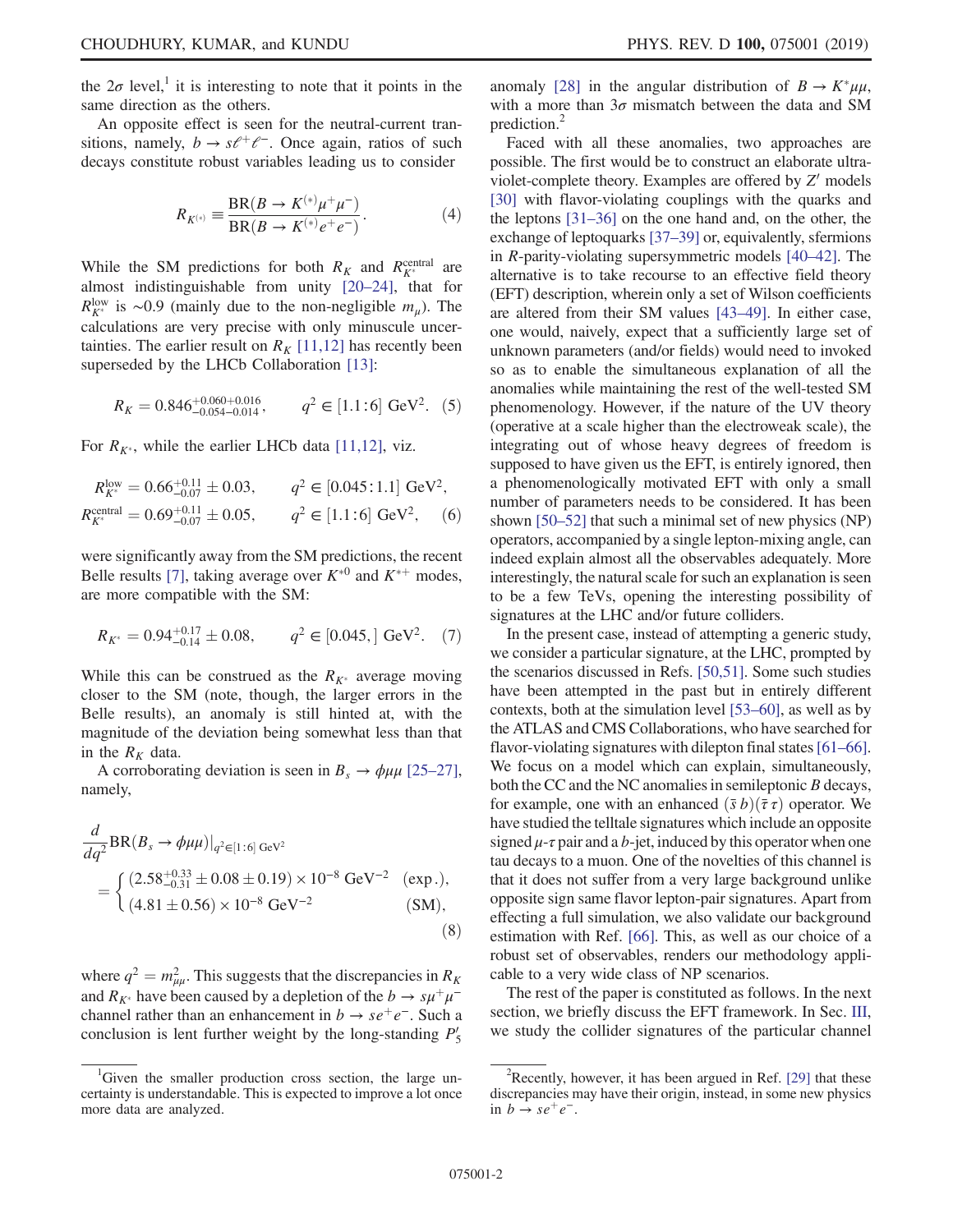with detail analysis of the signal and background at the 13 TeV LHC. Then, in Sec. IV, we discuss the discovery and exclusion perspectives of this particular channel. Last, we conclude by predicting some future possibilities in Sec. V.

#### II. EFFECTIVE THEORY MODEL

Considering all NP effects to be parametrized by  $SU(3)_c \otimes SU(2)_L \otimes U(1)_Y$  invariant four-fermi operators, one needs at least two such structures [51] so as to both explain the anomalies and be consistent other lowenergy observables. While Refs. [50,51] did consider several possibilities, they identified certain combinations as favored scenarios. Subsequently, Ref. [52] reexamined the data, taking into account all correlations and, apart from establishing these scenarios (modulo certain alterations in the allowed parameter space), found that even the combinations dismissed in Ref. [50] can be accommodated. Rather than examine each such scenario, we consider a particular representative case, termed "model IV" in Ref. [50]. Analyses for the other scenarios can also be effected analogously. The Hamiltonian for the new physics can be expressed in terms of two operators involving lefthanded doublets  $Q_{2L}$ ,  $Q_{3L}$ , and  $L_{3L}$  and right-handed singlet  $\tau_R$  as

$$
\mathcal{H}^{\text{NP}} = \sqrt{3}A_1 \left[ -(\bar{Q}_{2L}\gamma^{\mu}Q_{3L})_3 (\bar{L}_{3L}\gamma^{\mu}L_{3L})_3 + \frac{1}{2} (\bar{Q}_{2L}\gamma^{\mu}L_{3L})_3 (\bar{L}_{3L}\gamma^{\mu}Q_{3L})_3 \right] + \sqrt{2}A_5 (\bar{Q}_{2L}\gamma^{\mu}Q_{3L})_1 (\bar{\tau}_R\gamma^{\mu}\tau_R) + \text{H.c.}, \quad (9)
$$

where  $A_{1,5}$  are unknown coefficients of mass dimension  $-2$ and to be determined phenomenologically. For the sake of simplicity, we assume these to be real. The subscripts "3" and "1" represent the  $SU(2)_L$  triplet and singlet currents, respectively. These can be expressed in terms of component fields as

$$
\mathcal{H}^{\text{NP}} = \frac{3A_1}{4} (c, b)(\tau, \nu_{\tau}) + \frac{3A_1}{4} (s, b)(\tau, \tau) \n+ A_5(s, b)\{\tau, \tau\} + \frac{3A_1}{4} (s, t)(\nu_{\tau}, \tau) \n+ A_5(c, t)\{\tau, \tau\} + \frac{3A_1}{4} (c, t)(\nu_{\tau}, \nu_{\tau}) + \text{H.c.}, \quad (10)
$$

where, following the notation introduced in Ref. [51], we denote

$$
(x, y) \equiv \bar{x}_L \gamma^\mu y_L; \qquad \{x, y\} \equiv \bar{x}_R \gamma^\mu y_R \quad \forall \ x, y. \quad (11)
$$

Note that  $\mathcal{H}^{NP}$  is expressed in terms of weak eigenstates involving the second- and third-generation quark fields

TABLE I. Benchmark regions to study  $(s, b)(\tau, \tau)$  and  $(s, b)$ { $\tau$ ,  $\tau$ } operators in the  $(\mu^{\pm} \tau^{\mp})$  pair + *b*-jet final state, based on Ref. [52].

| <b>Observables</b>                                                                                                          |  | Set X Set Y Set A Set B Set C |  |
|-----------------------------------------------------------------------------------------------------------------------------|--|-------------------------------|--|
| $Br(B_s \rightarrow \tau \tau) < 6.8 \times 10^{-3}$<br>$3\sigma$ contour around<br>$A_1 \approx -3.8$ , $A_5 \approx -2.3$ |  |                               |  |

 $(Q_{2L}$  and  $Q_{3L}$ ) but only the third-generation leptons  $(L_{3L})$ . While the quark fields would be affected by the usual CKM mixing, in the leptonic sector, the weak eigenstates can be related to the mass eigenstates through a further field rotation [50,51]. This, of course, would induce direct lepton flavor violation. The magnitude of this mixing, as deduced phenomenologically [50,51], is, however, small and was perfectly consistent with  $Br(B^+ \to K^+ \mu^{\pm} \tau^{\mp})$  <  $4.8 \times 10^{-5}$  (at 90% C.L.) [67]. Indeed, it also easily satisfies the recently quoted 95% C.L. upper bound of  $Br(B<sub>s</sub> \to \tau^{\pm} \mu^{\mp}) < 4.2 \times 10^{-5}$  [68]. This very smallness of the mixing allows us to neglect it altogether and concentrate on the operator  $(s, b)(\tau, \tau)$  and  $(s, b)\{\tau, \tau\}$  alone.<sup>3</sup>

If an ultraviolet-complete origin of Eq. (10) is desired, an individual term could be parametrized as

$$
X(a, b)(c, d) = \frac{\lambda_1^* \lambda_2}{2M^2}(a, b)(c, d),
$$

where M is the mass of the integrated-out field and  $\lambda_i$  are some dimensionless couplings, bounded from perturbativity by  $\lambda^2/(4\pi)^2 \leq \mathcal{O}(1)$ . The mediator, for example, might be a leptoquark or a  $Z'$  with flavor-changing couplings. This inequality, along with the requirement of reproducing the requisite  $A_i$ , would determine the ranges allowed to  $\lambda_i$ and M. We, however, eschew any assumption as to the UV-completion, resolutely choosing to be agnostic as to the origin of the  $A_i$ .

While Refs. [51,52] do zero in on "best-fit" points in the parameter space, $\frac{4}{1}$  note that the exact location of the same is dependent on the accumulation of more data, and, indeed, even the very recent measurements would change it to an extent. Consequently, we investigate the LHC signal for a variety of points, though laying special emphasis to the best-fit point of Ref. [52], namely,  $A_1 \approx -3.8$  and  $A_5 \approx -2.3$ , and consider several benchmark regions as listed in Table I.

<sup>&</sup>lt;sup>3</sup>It might be argued that, on inclusion of further quantum corrections, this operator can adversely affect the  $B_s$ - $\overline{B}_s$  mixing. This issue has been adequately addressed in Ref. [51].

<sup>&</sup>lt;sup>4</sup>The best-fit values were obtained under the assumption of flavor mixing, but our analysis is independent of the mixing angle. Note, too, that the best-fit values of Refs. [51,52] are very similar.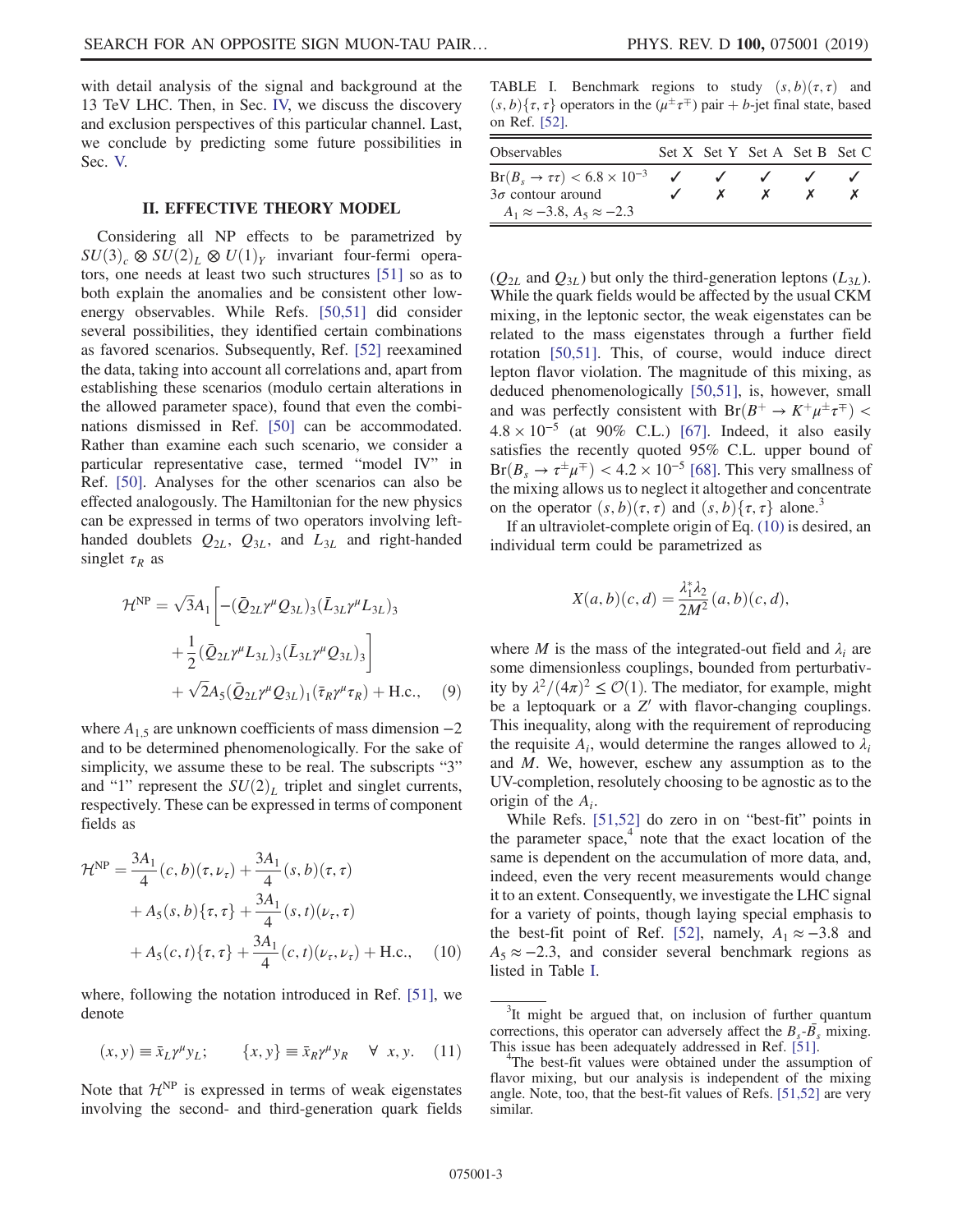|                   |  |  | TABLE II. Signal cross section of $(\mu^{\pm} \tau^{\mp})$ pair + b-jet after the selections at 13 TeV p-p collision at some |  |  |  |  |  |
|-------------------|--|--|------------------------------------------------------------------------------------------------------------------------------|--|--|--|--|--|
| benchmark points. |  |  |                                                                                                                              |  |  |  |  |  |

| Set            | $ A_1 $ | $ A_5 $ | $\sigma(S1)$ (fb) | $\sigma(S2)$ (fb) | Set            | $ A_1 $ | $ A_5 $ | $\sigma(S1)$ (fb) | $\sigma(S2)$ (fb) |
|----------------|---------|---------|-------------------|-------------------|----------------|---------|---------|-------------------|-------------------|
| Y <sub>1</sub> | 4.5     | 3.0     | 44.52             | 34.72             | A1             | 3.0     | 1.5     | 10.69             | 8.34              |
| Y <sub>2</sub> | 4.5     | 3.8     | 70.85             | 55.41             | A <sub>2</sub> | 2.5     | 1.5     | 6.54              | 5.12              |
| Y3             | 4.0     | 3.0     | 38.95             | 30.17             | A <sub>3</sub> | 2.0     | 1.5     | 5.67              | 4.39              |
| Y4             | 4.0     | 4.0     | 80.32             | 62.66             | A4             | 1.5     | 1.5     | 4.24              | 3.31              |
| X1             | 3.8     | 2.3     | 22.78             | 17.77             | B <sub>1</sub> | 2.0     | 1.0     | 3.36              | 2.67              |
| X2             | 3.8     | 3.0     | 35.6              | 27.84             | B <sub>2</sub> | 1.5     | 1.0     | 2.31              | 1.8               |
| X <sub>3</sub> | 3.8     | 4.0     | 72.39             | 55.83             | B <sub>3</sub> | 1.0     | 1.0     | 1.23              | 0.98              |
| Y <sub>5</sub> | 3.5     | 2.0     | 16.94             | 13.21             | C <sub>1</sub> | 1.0     | 0.5     | 0.81              | 0.63              |
| Y <sub>6</sub> | 3.5     | 3.0     | 35.65             | 27.8              | C <sub>2</sub> | 0.5     | 0.5     | 0.22              | 0.17              |
| $Y$ 7          | 3.0     | 2.3     | 18.70             | 14.63             | C <sub>3</sub> | 0.1     | 0.5     | 0.03              | 0.05              |
| Y8             | 3.0     | 3.0     | 31.13             | 24.09             | C <sub>4</sub> | 0.05    | 0.5     | 0.02              | 0.01              |

We consider two factors while defining the regions: One is the  $3\sigma$  contour around the best-fit point as obtained in Ref. [52], and another is the current 95% C.L. limit on  $Br(B<sub>s</sub> \rightarrow \tau\tau) < 6.8 \times 10^{-3}$  [69]. All the benchmark points satisfy the latter limit. Set X includes points inside the  $3\sigma$ contour keeping  $|A_1|$  fixed at 3.8. Set Y represents points just outside the  $3\sigma$  contour around the best fit. Set A, set B, and set C constitute regions with smaller values of  $|A_1|$  and  $|A_5|$  and, hence, represent more *conservative* choices, in the context of both low-energy observables as well as LHC signals. The exact locations of the points are detailed in Table II in the next section, where we study the corresponding collider signals originating from  $(s, b)(\tau, \tau)$  and  $(s, b){\tau, \tau}$ .

## III. COLLIDER STUDY OF  $(\mu^{\pm}\tau^{\mp})$  PAIR AND A *b*-JET AT  $\sqrt{\hat{s}}$  = 13 TeV

The signature of our interest, namely, a  $\mu^{\pm} \tau^{\mp}$  pair accompanied by a b-jet, originates from the operators  $(s, b)(\tau, \tau)$  and  $(s, b){\tau, \tau}$  in Eq. (10). The requirement of one additional b-jet with an opposite sign lepton pair reduces the SM background significantly. The muon, for the signal events, emanates from the decay of a  $\tau$ . While a direct production of a  $\mu^{\pm} \tau^{\mp}$  pair is possible if the aforementioned lepton mixing is nonzero, the very smallness of the corresponding angle renders this channel to a very subdominant role. $5$  Consequently, we neglect the mixing altogether, even though it is relevant to explain the anomalies. The final states  $\tau^{\pm} \tau^{\mp} b s$  and  $\tau^{\pm} \tau^{\mp} b$  can be produced from  $q-q$  fusion and  $q-s$  fusion, respectively, in a  $p-p$  collision, as shown in Fig. 1, and both the processes are considered in our analysis. In the next section, we determine the sensitivity of the LHC in the recently concluded run as well as in the forthcoming one for the model parameters,  $A_i$ . Towards this, we analyze the signal for each of the benchmark regions as listed in Table I.

Given the preferred size of the four-fermi couplings  $A_i$ , the channel  $(\tau^{\pm} \tau^{\mp})$  pair + b-jet has a large production cross section, even if we demand that one of the  $\tau$ 's decay into a  $\mu$ (with a branching fraction of 0.174). On the other hand, owing to the smallness of the lepton-mixing angle, the cross section for direct production, from  $g-g$  or  $g-s$  fusion, of  $\mu^{\pm} \tau^{\mp} + b$ -jet is very small. In the four-fermi limit, the production cross section would depend only on the couplings  $A_i$  with the subprocess cross section scaling simply as  $\hat{s}A_i^2$ , where  $\sqrt{\hat{s}}$  is the subprocess center-of-mass energy. This, of course, is moderated by the  $\sqrt{\hat{s}}$ -dependent parton flux. However, if an ultraviolet-complete theory is considered instead, the dependence on  $\hat{s}$  and the mediator mass scale M is more complicated and depends on the precise nature of the completion (for example, a  $Z'$ -like theory would admit the possibility of a resonance, while a leptoquarklike theory would have only t-channel propagators). In addition, the phase space distributions would differ as well. However, for a mass-scale  $M$  that is larger than a few TeVs, these differences quickly subside primarily on account of the relevant parton fluxes falling quickly with  $\sqrt{\hat{s}}$ . Not only does this result in a suppression of the fraction of events that could potentially be sensitive to a possible resonance, but any such resonance would also be relative wide one, given the preferred values for the  $A_i$ .

The new physics here is simple enough to permit an analytic calculation, which, when followed by a simplistic simulation, yields rather robust results. Nonetheless, we also implement the effective theory model in Feynrules [70,71] and generate signal events, at the leading order, uniformly throughout the parameter space with MadGraph5\_aMC@NLO (v2.2.1) [72] interfaced with PYTHIA [73]. For this, we use the NNPDF23LO1 [74] parton distributions with the five-flavor scheme. We kept the factorization scale fixed at  $m<sub>T</sub><sup>2</sup>$  after  $k_T$ clustering of the event. On varying the factorization scale

<sup>&</sup>lt;sup>5</sup>If one considers flavor mixing, there can be three signatures:  $(\mu^{\pm} \mu^{\mp})$  pair + b-jet,  $(\mu^{\pm} \tau^{\mp})$  pair + b-jet, and  $(\tau^{\pm} \tau^{\mp})$  pair + b-jet, each with effective coupling as a function of the flavor mixing angle. The signature  $(\mu^{\pm} \mu^{\mp})$  pair + b-jet has been studied in detail recently [53].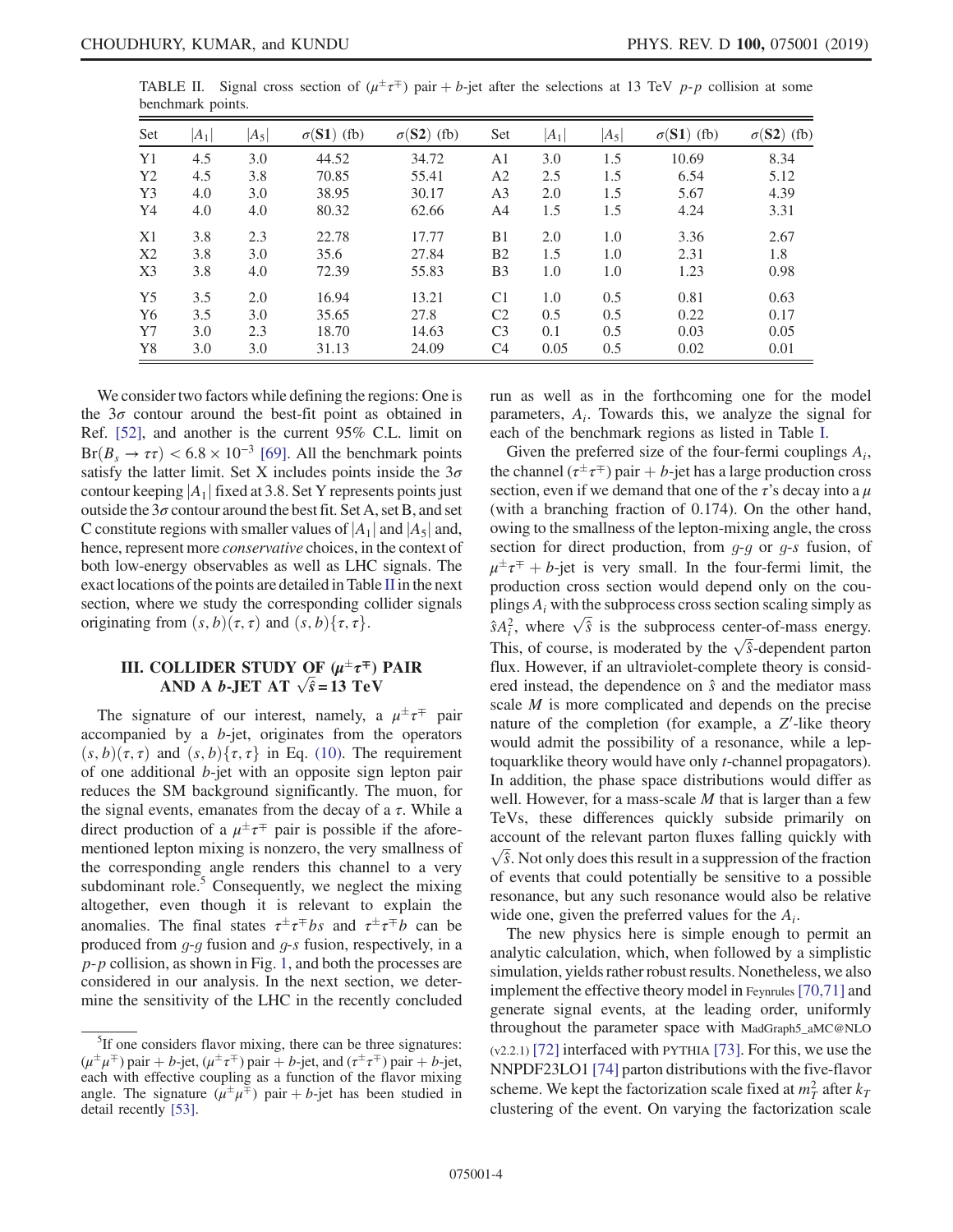

FIG. 1. (Left) Feynman diagram for the production of two  $\tau$ 's in association with one b-jet in g-g fusion [gg  $\rightarrow \tau^{\pm} \tau^{\mp} b(s)$ ] and (right) in g-s fusion  $[gs \rightarrow \tau^{\pm} \tau^{\mp} b]$ . In both figures, the solid blob represents the four-point vertex with effective couplings  $A_i$ .

between  $m_T^2/4$  and  $4m_T^2$  and, similarly, scanning over different parton distribution sets, the uncertainty in the LO signal cross section is found to be less than 16% and 10%, respectively, for the entire range of the parameter space. As for the NLO corrections to the SM, the calculation thereof for a scattering process with a multibody final state such as ours, and especially in an effective theory, is a very arduous task and beyond the scope of the present work. An intelligent estimate can be made nonetheless, by realizing that the effective Hamiltonian of Eq. (10) is most easily obtained starting from a theory with a flavor-changing  $Z'$  or one with scalar leptoquarks. The  $K$  factor for the former is about 1.3 [75,76], while that for the latter is in the range 1.3–1.4 [77]. It should be appreciated, though, that the relevant couplings considered in said references are not exactly what are needed for the present case. Nevertheless, it stands to reason that the exact  $K$  factor should not be wildly different from those quoted above. In other words, the higher-order corrections are expected to increase the signal cross sections. We, however, adopt a *conservative* standpoint in choosing not to include this enhancement.

The signal comprises two processes, namely,  $gs \rightarrow$  $\tau^{\pm} \tau^{\mp} b$  and  $gg \to \tau^{\pm} \tau^{\mp} b s$ , and only those events are selected wherein one tau decays leptonically to muon, resulting in a  $(\mu^{\pm} \tau^{\mp}) + b$ -jet final state. The events are passed through DELPHES 3 [78], in order to incorporate detector effects and apply reconstruction algorithms. Jets are reconstructed using the anti- $k_T$  algorithm in FastJet [79]. For muon isolation, we have required  $\Delta R \geq 0.4$  and  $p_T > 1$  GeV. For calorimetric (tracking) isolation, we require the corresponding momentum parameter to be 0.14 (0.15) times the  $p<sub>T</sub>$ . This ensures that the muons are well isolated from other objects. Tau leptons are reconstructed through their hadronic decays, and we demand that  $\Delta R \geq 0.4$  and  $p_T > 10$  GeV for the reconstruction. In DELPHES, the tau-tagging efficiency is considered to be 0.6, and tau misidentification (from gluons and quarks) probability is 0.001. In this analysis, jets are required to have  $p_T$  greater than 30 GeV and  $\eta(b)$  < 4.7 and must be separated from the selected leptons by  $\Delta R \ge 0.5$ . For tagging the b-jets, we used a b-tagging module inside DELPHES with 70% working efficiency. The probability of mistagging a charm as a b-jet is 10%, while for the other quarks and gluons it is 0.1% or less.

The backgrounds for this channel can be classified into two categories. The irreducible backgrounds arise mainly from  $t\bar{t}$ , single top (Wt), and diboson (W<sup>+</sup>W<sup>−</sup>, WZ, and ZZ) production, whereas the  $t\bar{t}W$  and  $t\bar{t}Z$  contributions are very small. The major contributions to the reducible background arise from  $W + jets$ ,  $Z/\gamma + jets$ , and other QCD multijet processes, where jets may be misidentified as leptons. The probability of a jet to be misidentified as a lepton is taken as a module inside DELPHES [80], as a function of  $p_T$  and  $\eta$  of the jet. All background events are generated using MadGraph, and the cross sections are taken up to NLO and up to NNLO in some cases (see Ref. [81] and references within). Most of the backgrounds will be reduced by the requirement of one b-jet and strong isolation selection among the opposite sign leptons.

As we shall see later, the cuts we propose are very effective in suppressing the large background (from a host of SM processes) and, thereby, in increasing the signalto-noise ratio. To eliminate large errors in background modeling, we effect a comparison with an actual experimental study. In particular, the CMS Collaboration has performed a search [66] for a singly produced thirdgeneration scalar leptoquark decaying to a tau lepton and bottom quark in proton-proton collisions at 13 TeV which includes the final state  $(\mu^{\pm} \tau^{\mp})$  pair + b-jet. The selections we imposed can be summarized as follows: Exactly one each of a  $\tau$  and a  $\mu$  with these being oppositely charged and with a single b-jet, satisfying the following.

*Selection* S0.—

$$
p_T(\mu) > 50 \text{ GeV}, \quad p_T(\tau) > 50 \text{ GeV}, \quad p_T(b) > 50 \text{ GeV},
$$

$$
\eta(\mu) < 2.4, \quad \eta(\tau) < 2.5, \quad \eta(b) < 2.4,
$$

$$
\Delta R(\mu, \tau) > 0.5, \quad \Delta R(\mu, b) > 0.5.
$$

Selection **S0** constitutes essentially the basic cuts on different variables. The cuts on  $\Delta R$  are placed to ensure that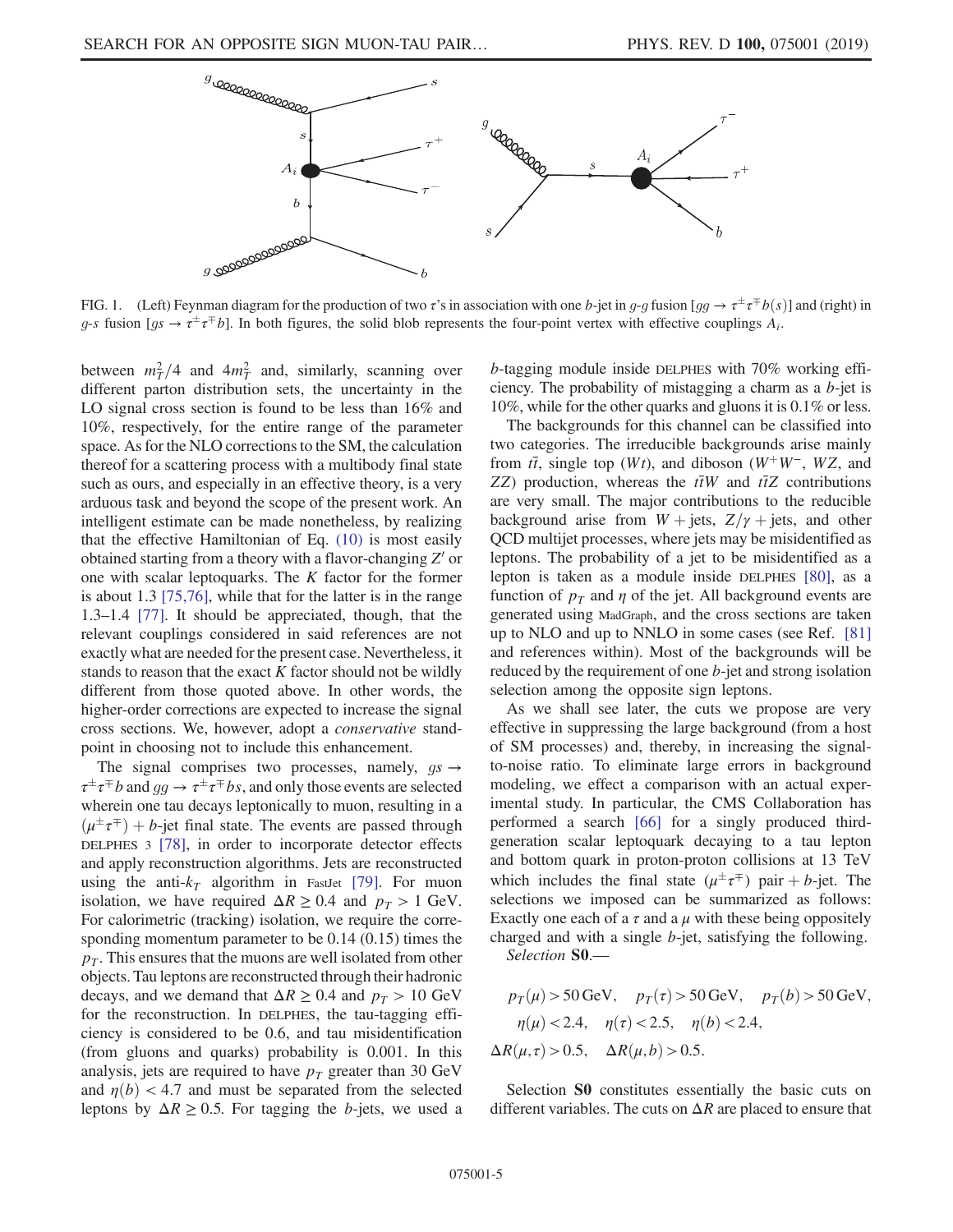

FIG. 2. (a)  $p_T$  distributions of the signal  $(\mu^{\pm} \tau^{\mp})$  pair + b-jet. (b)  $S_T = p_T(\mu) + p_T(\tau) + p_T(b)$  distribution for the signal and total background. (c)  $E_T^{\text{miss}}$  for the signal and total background. All plots are done after after selection **S0**. The signals are normalized for sets X1  $(|A_1| = 3.8$  and  $|A_5| = 2.3$ , C1  $(|A_1| = 1.0$  and  $|A_5| = 0.5$ , A1  $(|A_1| = 3.0$  and  $|A_5| = 1.5$ , and B1  $(|A_1| = 2.0$  and  $|A_5| = 1.0$ ). Events are weighted at  $120$  fb<sup>-1</sup>.

the muon is well isolated from the tau and the  $b$ -jet. We have plotted the respective  $p<sub>T</sub>$  distributions for the tau, the muon, and the b-jet for the signal corresponding to a representative point in the parameter space in Fig. 2(a). As already discussed, the hard interaction being a four-fermi one, the production cross sections, typically, grow with the partonic center-of-mass energy (modulo the suppression due to the effective flux). Furthermore, with the cross sections slightly favoring large angle scattering over small angle, each of the two  $\tau$ 's as well as the b-jet tend to have a sufficiently large  $p_T$ . While the  $\tau^{\pm}$  have essentially identical distributions, the  $b$  has a softer component that arises from the *gg*-initiated process. The  $\mu$ , while having considerable  $p<sub>T</sub>$ , is softer than the  $\tau$ , being only a descendant of the second  $\tau$ . Given this, it is profitable to impose a stronger cut in terms of the variable  $S_T$ , which is the scalar sum of the  $p<sub>T</sub>$  of the final state particles. The distribution is shown in Fig. 2(b) for both the signal and the background. The signal is associated with a relatively modest  $E_T^{\text{miss}}$ , as seen from Fig. 2(c). As in Ref. [66], a soft cut on  $M_{\mu\tau}$  in S1 is essential to reduce the background coming from the  $t\bar{t}$  and single top production. To summarize, the following set of cuts are used, as in Ref. [66].

*Selection* S1.—

$$
S_T = p_T(\mu) + p_T(\tau) + p_T(b) > 500 \text{ GeV},
$$
  

$$
M_{(\mu,\tau)} > 85 \text{ GeV}.
$$

The distributions at this stage are depicted in Fig. 3. It is worthwhile to point out that our background profile shape agrees very well with the CMS results [66], while we exceed them in total count by about 5%. In other words, our background determination is very robust.

At this stage, we propose the following additional selections to improve the signal efficiency.

*Selection* S2.—

$$
E_T^{\text{miss}} < 230 \text{ GeV},
$$
\n
$$
M_{(b,\mu,\tau)} > 600 \text{ GeV}.
$$

These particular choices need some explaining. While the major background process  $(t\bar{t})$  has a pair of neutrinos associated with the hard process, the signal has none (and the  $E_T^{\text{miss}}$  arises from cascade decays of the hadron as well as mismeasurements). Consequently, a strong upper cut on



FIG. 3. The behavior of the (a) two-body and (b) three-body invariant mass of distribution of the signal ( $\mu^{\pm} \tau^{\mp}$ ) pair + b-jet for C1, A1, and B1 (defined in Table II) and the total background is shown after the S1 cut. Events are weighted at 120 fb<sup>-1</sup>.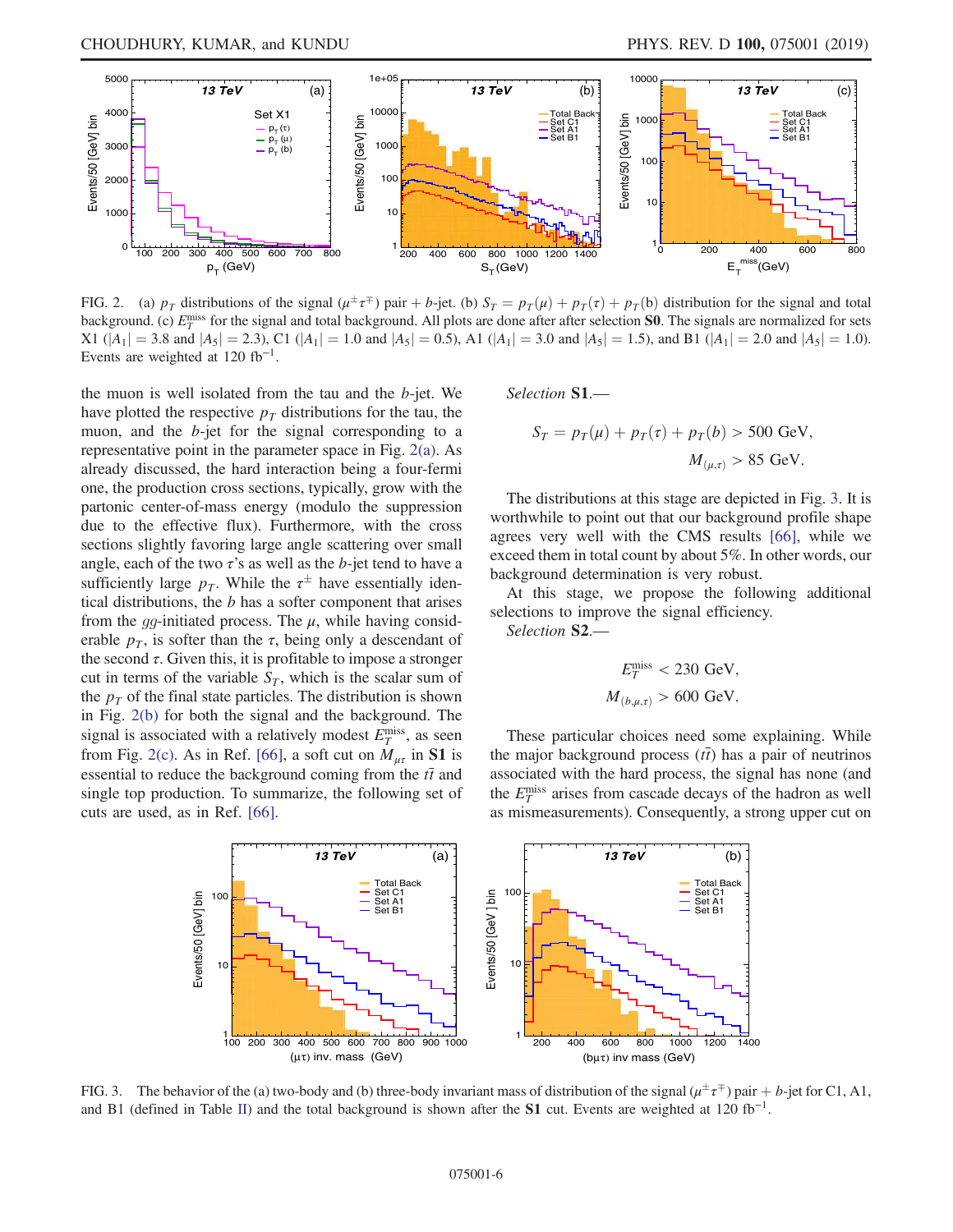TABLE III. Background cross sections after several selections at 13 TeV  $p-p$  collision.

| Background        | $\sigma(S1)$ (fb) | $\sigma(S2)$ (fb) |
|-------------------|-------------------|-------------------|
| $t\overline{t}$   | 5.715             | 2.78              |
| $W_t$             | 1.132             | 0.502             |
| $W + jets$        | 0.275             | 0.241             |
| $Z/\gamma$ + jets | 0.076             | 0.038             |
| Diboson           | 0.014             | 0.0017            |
| $QCD +$ multijets | 0.0624            | 0.016             |
| Total             | 7.276             | 3.6               |

 $E_T^{\text{miss}}$  would be expected to be useful. In the present case, though, the backgrounds from the single top and  $W + j$ ets processes are not negligible, and these are not reduced overwhelmingly by the imposition of such a cut. As a result. the loss of background resulting from a stronger upper cut on  $E_T^{\text{miss}}$  does not compensate enough the attendant loss in the signal strength. Hence, we impose only a loose upper cut of  $E_T^{\text{miss}} < 230 \text{ GeV}$  in **S2**. While the entire preceding discussion may seem infructuous in view of Fig. 2(c), it should be viewed in conjunction with the cut on the three-body invariant mass  $M_{(b,\mu,\tau)}$ , which plays a major role in preferentially reducing the backgrounds. As Fig. 3(b) demonstrates, a strong cut on this variable is expected to improve the signal-to-noise ratio. Indeed, once this is imposed (as in S2), it turns out that it is an upper restriction on  $E_T^{\text{miss}}$  that is more useful rather than a lower cut. Moreover, these particular set of cuts in S2 are useful when signal cross section is comparatively small for small  $A_i$ . The signal cross sections after the cuts are given in Table II for different benchmark points of  $A_1$  and  $A_5$ . We have analyzed the signal as a function of  $A_1$  and  $A_5$ , in different regions and show the variation in the signal cross sections.

The cut flow of the backgrounds with the selections is demonstrated in Table III. Even after the selection S2, the majority of the total background comes from  $t\bar{t}$  and single top production. Also note that the signal retains a reasonable number of events when passed through S2. The background is notably smaller for the S2 selection as compared to that for S1. Even though the discovery and exclusion limits can be obtained with both S1 and S2, and their behavior is comparable, in the next section we show the result when events are selected through S2.

#### IV. RESULTS

As the analysis of the preceding section shows, it is indeed possible to exclude much of the parameter space favored by the resolution of the  $B$  anomalies and even contemplate discovery. Rather than restrict ourselves to simplistic signal-to-noise estimations, we consider, instead, a slightly more sophisticated statistical test. Towards this end, let us define the null hypothesis as the set of events being composed entirely of the background (irreducible or instrumental). This is to be tested against the alternative hypothesis, which includes both the background as well as the sought after signal. To summarize the outcome of such a search, one quantifies the level of agreement of the observed data with a given hypothesis by computing the p value. This  $p$  value can be converted into an equivalent significance,  $Z_{dis}$ , for a Gaussian distributed variable. The exact formulation is summarized in the Appendix, with the  $5\sigma$  discovery significance ( $Z_{\text{dis}} = 5$ ) and 95% C.L. exclusion limit ( $Z_{\text{exc}} = 1.645$ ) being given by Eqs. (A1) and (A4), respectively.

We can now consider the discovery and exclusion prospects of this particular channel under study and compute the required integrated luminosity  $(\mathcal{L}_{int})$  as a function of model parameters  $A_{1,5}$ . A straightforward computation, using the signal and background cross sections calculated in the last section, leads to very optimistic results, though. However, the background is not known with a very good precision. To account for this, we include a variance  $\Delta_b$  in the background while calculating the discovery significance and exclusion from Refs. [82–84] (see [85,86] for more detail). With the current LHC data and the data that LHC will take in the future, the systematic experimental uncertainties in the estimation of the SM backgrounds are expected to be reduced significantly, and the detector response is also expected to be better in future. For example, by comparing Refs. [87,88], one can see find how the systematic uncertainty has reduced so far at the LHC. So, additionally, we also assume in Eqs. (A1) and (A4) that a part of the systematic uncertainty falls as  $1/\sqrt{\mathcal{L}_{\text{int}}}.$ 

In Fig. 4, we plot the discovery significance  $(Z_{dis})$  for different values of  $A_{1,5}$  (note that the signal cross section and, hence, the significance are essentially independent of the sign of the Wilson coefficients) as a function of the integrated luminosity  $(\mathcal{L}_{int})$  for some benchmark points. It is evident from Fig.  $4(b)$  that, for set X, a small value of  $\mathcal{L}_{\text{int}}$  is required to achieve  $5\sigma$  discovery significance. This is because of the large signal cross section, as can be seen from Table II. For the best-fit scenario (X1),  $Z_{dis} \ge 5$  can be achieved with  $\mathcal{L}_{int} \sim 2 \text{ fb}^{-1}$ , even with a 50% uncertainty in the background estimation. For a wide range of values of  $A_1$  and  $A_5$ ,  $Z_{dis} > 5$  is also achievable with the luminosity achieved so far at the LHC, as can be envisaged from Fig. 4. The significance, as expected, depends on the signal cross section, which, in turn, depends on  $A_1$  and  $A_5$ . Thus, with lower values of these couplings (such as C3 and C4), one has to wait for a larger  $\mathcal{L}_{int}$ . Overall, we find that a large region of the model parameter space can be probed with  $5\sigma$ or higher significance with current LHC data.

In Fig. 5, we show the variation of the model parameters  $A_1$  and  $A_5$  as a function of  $\mathcal{L}_{int}$  that is needed to get  $Z_{\text{dis}} = 5$ . The horizontal black dashed lines represent the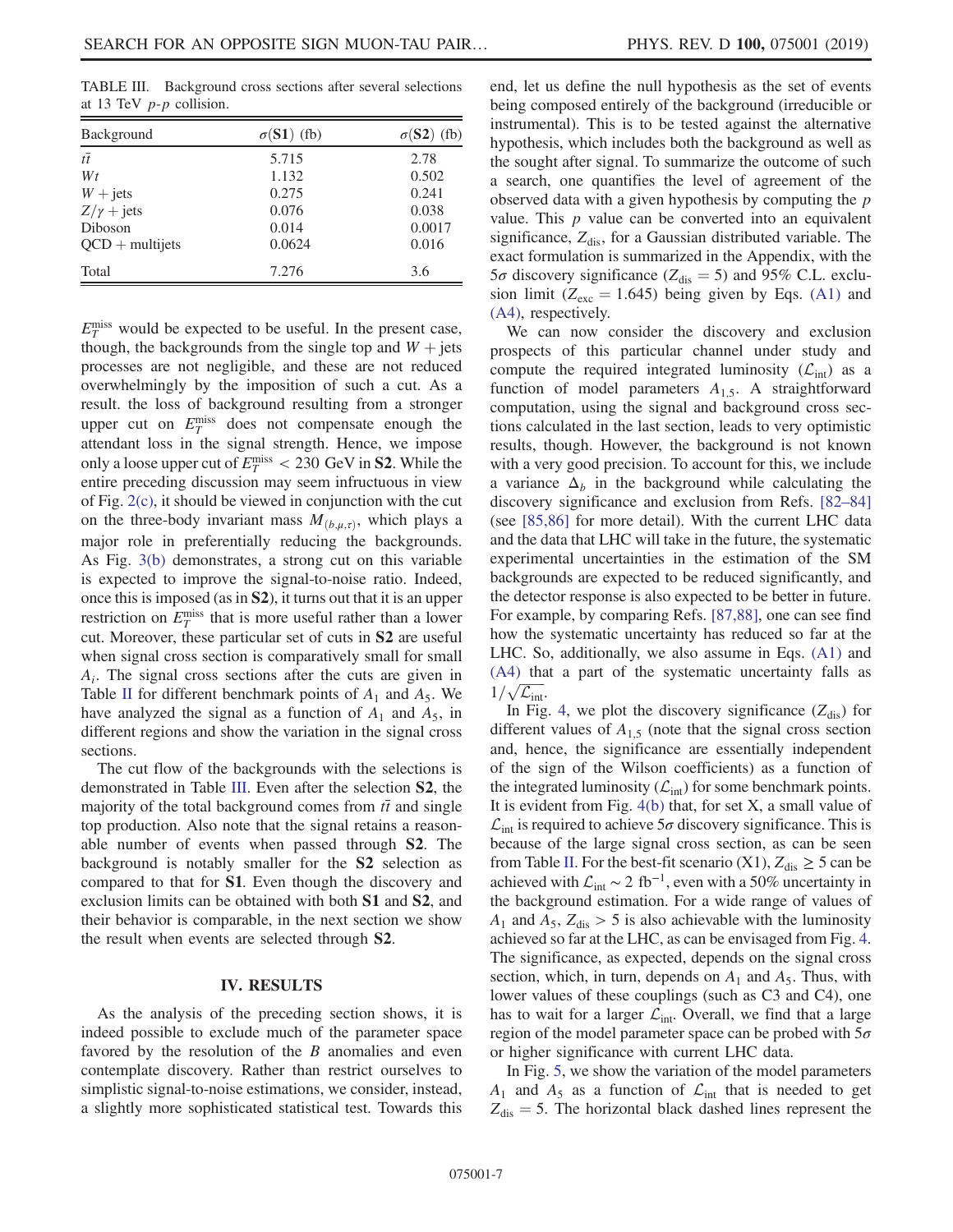

FIG. 4. The discovery significance  $(Z_{dis})$  as a function of the integrated luminosity  $(\mathcal{L}_{int})$ . Solid, dashed, and dotted lines represent 0%, 25%, and 50% uncertainty in the background events, respectively for different sets as mentioned in the text. Events are selected by S2. The best-fit values are  $|A_1| = 3.8$  and  $|A_5| = 2.3$ , represented by set X1 in (b).

current  $\mathcal{L}_{int}$  at the LHC; 150 fb<sup>-1</sup> for each of the two experiments ATLAS and CMS and 300 fb<sup>-1</sup> combined. In Fig. 5, we show this variation for set B (left), set A (middle), and set X (right); the values of  $A_1$  and  $A_5$  are chosen in such a way as to satisfy all the low-energy constraints, as mentioned before. If the values of  $A_1$  and  $A_5$ lie close to their best-fit values, it is evident from Fig. 5 (middle and right) that even a small  $\mathcal{L}_{int}$  is sufficient to either validate or falsify the model, which should be the case once the present dataset is fully analyzed. Figure 5 (left) shows that with smaller values of  $|A_1|$  and  $|A_5|$  (set B) it is likely to reach  $5\sigma$  significance with current LHC data,

even if the uncertainty in the background estimation is 50% or more. For set C, much higher luminosity is required for  $5\sigma$  discovery; hence, we refrain from showing the corresponding plots.

In Fig. 6, we show the exclusion limits on  $A_1$ , keeping  $A_5$ as a parameter, in terms of  $\mathcal{L}_{int}$ . The plots, from left to right, are for sets C, B, and A, respectively. We do not display the corresponding plots from sets X and Y, as the required luminosity is quite small, as discussed before. Overall with the current LHC data, 95% C.L. exclusion limits can be set in a large region of the model parameter space including the small values of  $A_1$  and  $A_5$ .



FIG. 5. The 5 $\sigma$  discovery reach at the 13 TeV LHC in the  $(\mu^{\pm} \tau^{\mp}) + b$ -jet channel as a function of  $\mathcal{L}_{int}$  and  $A_1$ ,  $A_5$  (in TeV<sup>-2</sup>). Solid, dashed, and dotted lines represent 0%, 25%, and 50% uncertainty in the background events, respectively. Events are selected by S2. The best-fit values are  $|A_1| = 3.8$  and  $|A_5| = 2.3$ , represented by red stars.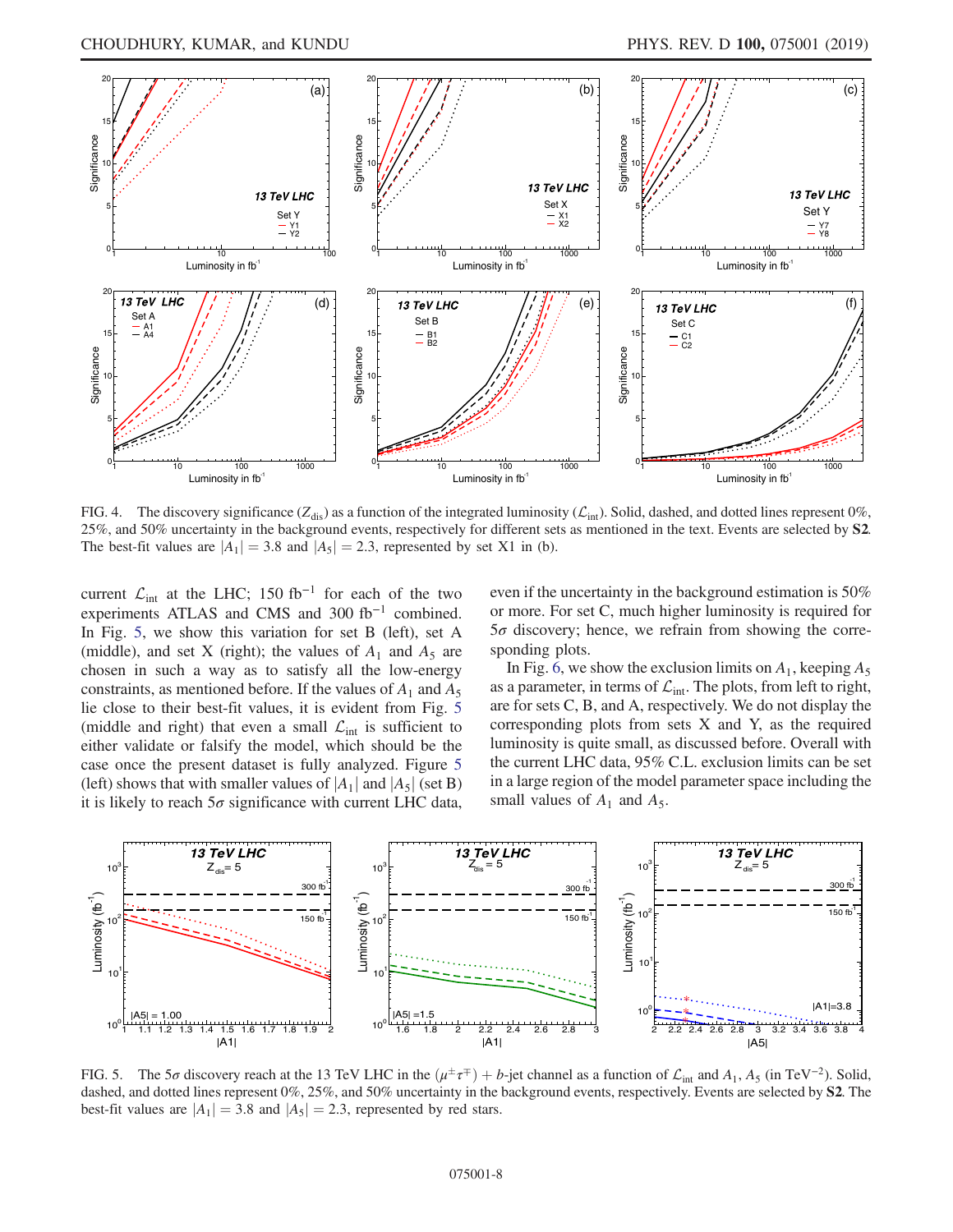

FIG. 6. The 95% C.L. exclusion limits at the 13 TeV LHC in the  $(\mu^{\pm} \tau^{\mp}) + b$ -jet channel as a function of  $\mathcal{L}_{int}$  and  $A_1$ ,  $A_5$ (in TeV<sup>−</sup><sup>2</sup> ). Solid, dashed, and dotted lines represent 0%, 25%, and 50% uncertainty in the background events, respectively. Events are selected by S2.

#### V. OUTLOOK

The not-too-insignificant anomalies in semileptonic B meson decays point towards some new physics that violate lepton flavor universality. One interesting option is to consider effective dimension-6 operators of the form  $a_{ij}(\bar{b}\Gamma_i s)(\bar{\tau}\Gamma_j \tau)$ , where  $\Gamma_i$  are operators in the Dirac space. The charged-current counterpart of this operator—arising automatically when  $SU(2)_L \otimes U(1)_Y$  symmetry is imposed—may explain the  $R(D)$  and  $R(D^*)$  anomalies, while this operator itself, aided by lepton flavor mixing, may lead to a possible explanation of the  $R_K$  and  $R_{K^*}$ results. Without the knowledge of the ultimate ultravioletcomplete theory, the most prudent way to explore the parameter space for new physics is in terms of the Wilson coefficients. Nominally, these would go as  $\lambda^2/M^2$ , where  $\lambda$ is some dimensionless coupling and  $M$  is the mass of the integrated-out mediator, which may be taken as the scale of new physics.

In this paper, we explored direct signals from such class of operators at the LHC. While probing the structure of the most general set of such four-fermi operators would be difficult, the task has been eased by the analyses of Refs. [50–52], which have shown that said anomalies can be very satisfactorily resolved in terms of just two Wilson coefficients, denoted by  $A_{1,5}$ . We adopt this simplified structure and also examine how well these can be explored in terms of the integrated luminosity. As long as  $M$  is much above the scale being probed by the LHC, whether the new operators are generated through an extra  $Z'$ , or leptoquarks, or some other dynamics, is irrelevant.

The signal that we focused upon is an unlike-charged  $\mu$ - $\tau$ pair associated with a  $b$ -jet, where the muon comes from the leptonic decay of one of the daughter  $\tau$ 's. With suitable cuts, one may reduce the SM backgrounds for this signal to a very small level and, thus, have a very good detection prospect, even with just the currently collected data, for values of  $A_{1,5}$  preferred by the analyses of Refs. [50–52]. However the values of  $A_{1,5}$  are constrained from the nonobservation of  $Br(B_s \to \tau\tau)$  and, hence, cannot be chosen arbitrarily. Even with an uncertainty in the estimation of the background, the situation looks quite optimistic. For example, notwithstanding the agreement of our background estimation, post S2, with the experimental results of Ref. [66], let us consider the ramifications of an uncertainty as large as ∼50% in the background estimation. Even for the point  $(|A_1|, |A_5|) = (1.8, 1.5)$ , somewhat smaller than the best-fit values of these parameters (and, hence, resulting in a smaller cross section) can be probed with  $5\sigma$  significance at  $\mathcal{L}_{\text{int}} = 20 \text{ fb}^{-1}$ . Similarly, with the same  $\mathcal{L}_{\text{int}}$  and a similar uncertainty in the background, the region of parameter space defined by  $(|A_1| \ge 1.0, |A_5| \ge 1.0)$  can be excluded at 95% C.L. For even smaller values of  $A_i$ , one requires a significantly larger luminosity; for example, the region ( $|A_1| \ge 0.8$ ,  $|A_5| \ge 0.5$ ) can be excluded at 95% C.L. with  $150$  fb<sup>-1</sup>.

The case where both the  $\tau$ 's decay hadronically is not so clean as this channel but will be taken up in a subsequent study. We have not taken the lepton flavor mixing between  $\mu$  and  $\tau$  into account. As has been shown in the literature, the mixing angle is bound to be small (∼0.02). While the mixing can directly produce an unlike-sign  $\tau$ - $\mu$  pair, the production rate is swamped by the events where one  $\tau$ subsequently decays into a muon. Thus, we do not envisage that a study of this nature will shed any light on the mixing angle. This would be better investigated by significantly improving the measurements of lepton-flavor-violating decays such as  $B \to K^{(*)} \mu \tau$  or  $B_s \to \tau^{\pm} \mu^{\mp}$ .

## ACKNOWLEDGMENTS

D. C. and A. K. are supported by the Science and Engineering Research Board, India under Grants No. CRG/2018/004889 and No. EMR/2016/001306, respectively. N. K. acknowledges the support from the Indo-French Center for Promotion of Advanced Research (CEFIPRA Project No. 5404-2) and also Dr. D. S. Kothari Postdoctoral scheme (201819-PH/18-19/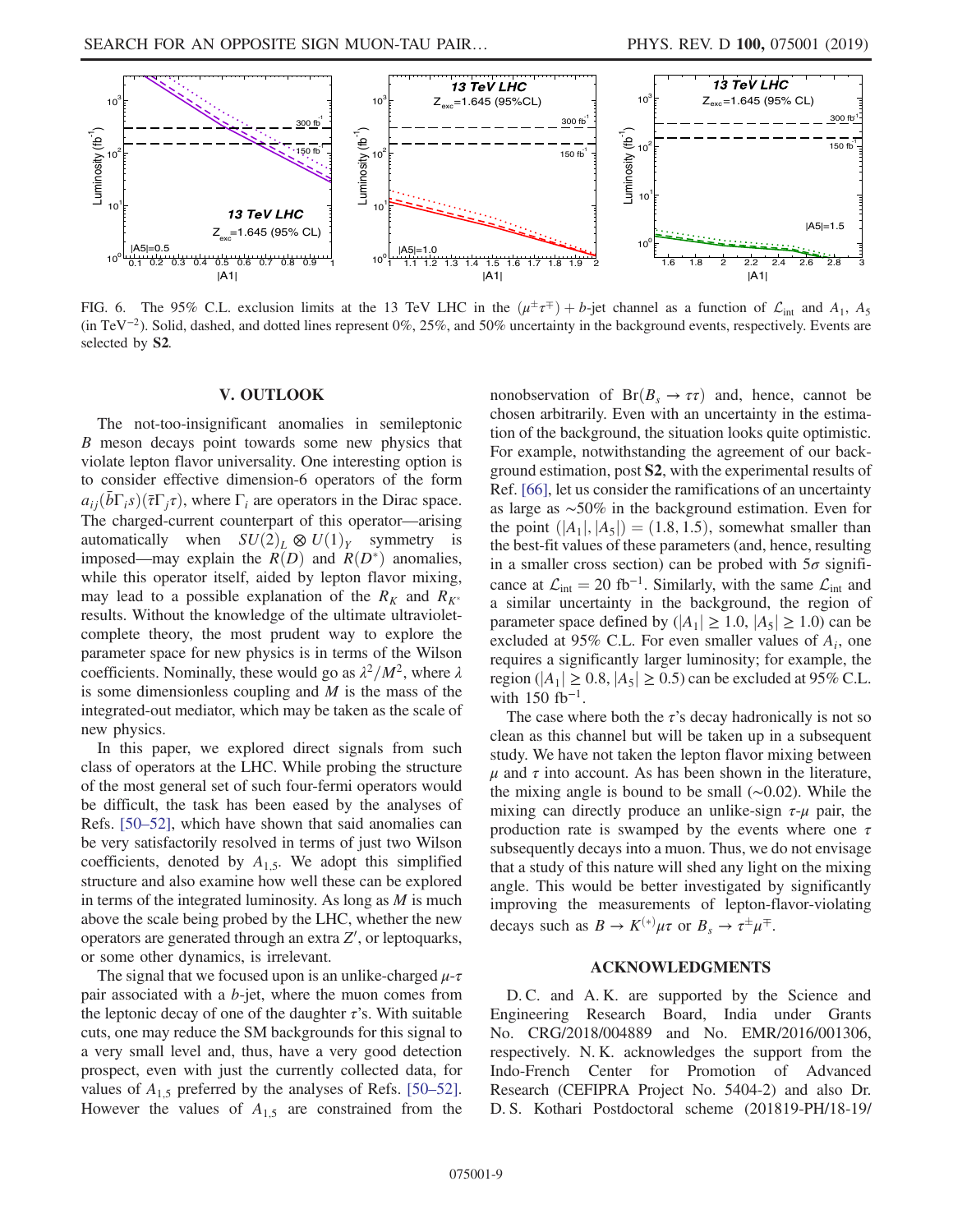0013). N. K. also thanks the organizers of "DAE BRNS Symposium-2018" for providing the opportunity to present and discuss the results of this paper. We also thank the referee for useful comments and suggestions.

### APPENDIX: DISCOVERY SIGNIFICANCE AND EXCLUSION LIMIT

The significance for discovery in terms of signal events  $(s)$ , background events  $(b)$ , and the uncertainty in the background  $(\Delta_b)$  is [82–84]

$$
Z_{dis} = \left[2\left((s+b)\ln\left[\frac{(s+b)(b+\Delta_b^2)}{b^2+(s+b)\Delta_b^2}\right] - \frac{b^2}{\Delta_b^2}\ln\left[1+\frac{\Delta_b^2s}{b(b+\Delta_b^2)}\right]\right)\right]^{1/2}.
$$
 (A1)

If  $\Delta_b = 0$ ,

$$
Z_{dis} = \sqrt{2[(s+b)\ln(1+s/b) - s]}.
$$
 (A2)

In the above equation, if  $b$  is large, then we obtain the well-known expression

$$
Z_{\rm dis} = s/\sqrt{b}.\tag{A3}
$$

For discovery reach,  $Z_{dis} \ge 5$  corresponds to  $5\sigma$  discovery  $(p < 2.86 \times 10^{-7})$ . The exclusion limit at a given confidence level (C.L.) is [82–84]

$$
Z_{\text{exc}} = \left[2\left\{s - b\ln\left(\frac{b+s+x}{2b}\right) - \frac{b^2}{\Delta_b^2}\ln\left(\frac{b-s+x}{2b}\right)\right\}\right]
$$

$$
-(b+s-x)(1+b/\Delta_b^2)\Big]^{1/2},\tag{A4}
$$

where

$$
x = \sqrt{(s+b)^2 - 4sb\Delta_b^2/(b+\Delta_b^2)}.
$$
 (A5)

In the above equation, if  $\Delta_b = 0$ ,

$$
Z_{\text{exc}} = \sqrt{2(s - b \ln(1 + s/b))}.
$$
 (A6)

For a median expected 95% C.L. exclusion ( $p = 0.05$ ), we use  $Z_{\text{exc}} \ge 1.645$  for different  $\Delta_b$ .

- [1] J. P. Lees *et al.* (*BABAR* Collaboration), Measurement of an excess of  $\bar{B} \to D^{(*)}\tau^-\bar{\nu}_{\tau}$  decays and implications for charged Higgs bosons, Phys. Rev. D 88, 072012 (2013).
- [2] M. Huschle *et al.* (Belle Collaboration), Measurement of the branching ratio of  $\bar{B} \to D^{(*)}\tau^- \bar{\nu}_{\tau}$  relative to  $\bar{B} \to D^{(*)}\ell^- \bar{\nu}_{\ell}$ decays with hadronic tagging at Belle, Phys. Rev. D 92, 072014 (2015).
- [3] A. Abdesselam *et al.* (Belle Collaboration), Measurement of the branching ratio of  $\bar{B}^0 \to D^{*+} \tau^- \bar{\nu}_{\tau}$  relative to  $\bar{B}^0 \to$  $D^{*+}e^{-}\bar{\nu}_e$  decays with a semileptonic tagging method, in *Proceedings of the 51st Rencontres de Moriond on Electroweak Interactions and Unified Theories: La Thuile, Italy, 2016* (ARISF, 2016).
- [4] S. Hirose *et al.* (Belle Collaboration), Measurement of the τ Lepton Polarization and  $R(D^*)$  in the Decay  $\bar{B} \to D^* \tau^- \bar{\nu}_{\tau}$ , Phys. Rev. Lett. 118, 211801 (2017).
- [5] Y. Sato *et al.* (Belle Collaboration), Measurement of the branching ratio of  $\bar{B}^0 \to D^{*+} \tau^- \bar{\nu}_{\tau}$  relative to  $\bar{B}^0 \to$  $D^{*+}e^{-}\bar{\nu}_e$  decays with a semileptonic tagging method, Phys. Rev. D 94, 072007 (2016).
- [6] S. Hirose *et al.* (Belle Collaboration), Measurement of the τ lepton polarization and  $R(D^*)$  in the decay  $\bar{B} \to D^* \tau^- \bar{\nu}_{\tau}$ with one-prong hadronic  $\tau$  decays at Belle, Phys. Rev. D 97, 012004 (2018).
- [7] A. Abdesselam *et al.* (Belle Collaboration), Test of lepton flavor universality in  $B \to K^* \ell^+ \ell^-$  decays at Belle, arXiv: 1904.02440.
- [8] R. Aaij *et al.* (LHCb Collaboration), Measurement of the Ratio of Branching Fractions  $\mathcal{B}(\bar{B}^0 \to D^{*+} \tau^- \bar{\nu}_\tau)$  $\mathcal{B}(\bar{B}^0 \to D^{*+}\mu^- \bar{\nu}_\mu)$ , Phys. Rev. Lett. 115, 111803 (2015).
- [9] R. Aaij *et al.* (LHCb Collaboration), Measurement of the Ratio of the  $B^0 \to D^{*-} \tau^+ \nu_{\tau}$  and  $B^0 \to D^{*-} \mu^+ \nu_{\mu}$  Branching Fractions Using Three-Prong τ-Lepton Decays, Phys. Rev. Lett. 120, 171802 (2018).
- [10] R. Aaij *et al.* (LHCb Collaboration), Test of Lepton Flavor Universality by the measurement of the  $B^0 \rightarrow D^{*-} \tau^+ \nu_{\tau}$ branching fraction using three-prong  $\tau$  decays, Phys. Rev. D 97, 072013 (2018).
- [11] R. Aaij *et al.* (LHCb Collaboration), Test of Lepton Universality Using  $B^+ \to K^+ \ell^+ \ell^-$  Decays, Phys. Rev. Lett. 113, 151601 (2014).
- [12] R. Aaij *et al.* (LHCb Collaboration), Test of lepton universality with  $B^0 \to K^{*0} \ell^+ \ell^-$  decays, J. High Energy Phys. 08 (2017) 055.
- [13] LHCb Collaboration, Search for lepton-universality violation in  $B^+ \to K^+ \ell^+ \ell^-$  decays, Technical Reports No. CERN-EP-2019-043 and No. LHCB-PAPER-2019- 009, CERN, Geneva, 2019.
- [14] Y. Amhis *et al.* (HFLAV Collaboration), Averages of b-hadron, c-hadron, and  $\tau$ -lepton properties as of summer 2016, Eur. Phys. J. C 77, 895 (2017).
- [15] Y. Amhis *et al.* (Heavy Flavor Averaging Group), Averages of b-hadron, c-hadron, and  $\tau$ -lepton properties as of summer 2014, arXiv:1412.7515.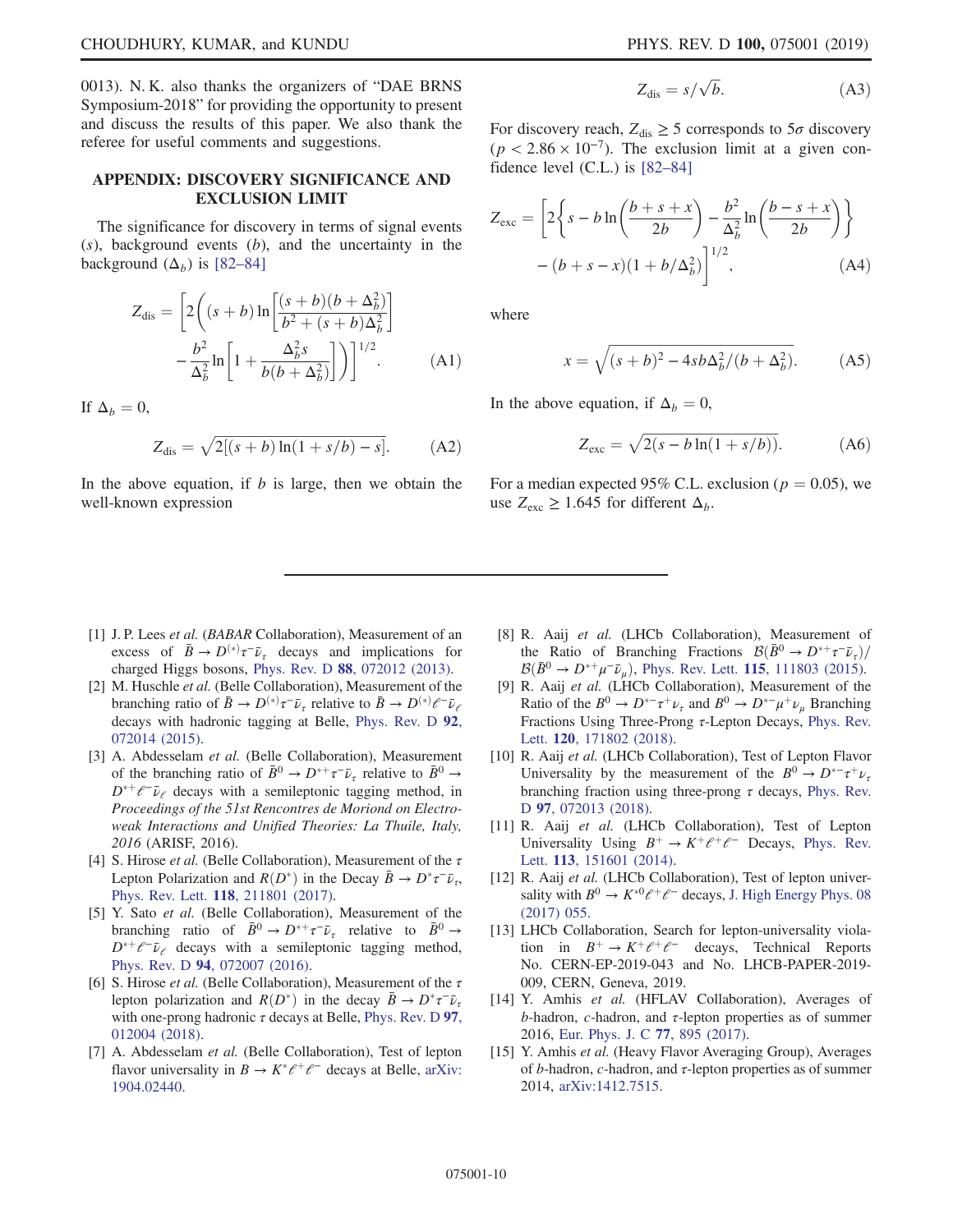- [16] https://hflav-eos.web.cern.ch/hflav-eos/semi/summer18/ RDRDs.html.
- [17] M. A. Ivanov, J. G. Korner, and P. Santorelli, Semileptonic decays of  $B<sub>c</sub>$  mesons into charmonium states in a relativistic quark model, Phys. Rev. D 71, 094006 (2005).
- [18] R. Dutta and A. Bhol,  $B_c \rightarrow (J/\psi, \eta_c)\tau \nu$  semileptonic decays within the Standard Model and beyond, Phys. Rev. D 96, 076001 (2017).
- [19] R. Watanabe, New physics effect on  $B_c \to J/\psi \tau \bar{\nu}$  in relation to the  $R_{D^{(*)}}$  anomaly, Phys. Lett. B 776, 5 (2018).
- [20] G. Hiller and F. Kruger, More model-independent analysis of  $b \to s$  processes, Phys. Rev. D 69, 074020 (2004).
- [21] C. Bobeth, G. Hiller, and G. Piranishvili, Angular distributions of  $\bar{B} \to \bar{K} \ell^+ \ell^-$  decays, J. High Energy Phys. 12 (2007) 040.
- [22] M. Bordone, G. Isidori, and A. Pattori, On the Standard Model predictions for  $R_K$  and  $R_{K^*}$ , Eur. Phys. J. C 76, 440 (2016).
- [23] B. Capdevila, S. Descotes-Genon, J. Matias, and J. Virto, Assessing lepton-flavour non-universality from  $B \to K^* \ell \ell$ angular analyses, J. High Energy Phys. 10 (2016) 075.
- [24] N. Serra, R. Silva Coutinho, and D. van Dyk, Measuring the breaking of lepton flavor universality in  $B \to K^* \ell^+ \ell^-$ , Phys. Rev. D 95, 035029 (2017).
- [25] R. Aaij *et al.* (LHCb Collaboration), Angular analysis and differential branching fraction of the decay  $B_s^0 \rightarrow \phi \mu^+ \mu^-$ , J. High Energy Phys. 09 (2015) 179.
- [26] W. Altmannshofer and D. M. Straub, New physics in  $b \rightarrow s$ transitions after LHC run 1, Eur. Phys. J. C 75, 382 (2015).
- [27] A. Bharucha, D. M. Straub, and R. Zwicky,  $B \to V \ell^+ \ell^-$  in the Standard Model from light-cone sum rules, J. High Energy Phys. 08 (2016) 098.
- [28] LHCb Collaboration, CERN Technical Reports No. LHCb-CONF-2015-002 and No. CERN-LHCb-CONF-2015-002, 2015.
- [29] A. Datta, J. Kumar, and D. London, The  $B$  anomalies and new physics in  $b \to s e^+ e^-$ , Phys. Lett. B **797**, 134858 (2019).
- [30] P. Langacker, The physics of heavy  $Z'$  gauge bosons, Rev. Mod. Phys. 81, 1199 (2009).
- [31] A. Falkowski, M. Nardecchia, and R. Ziegler, Lepton flavor non-universality in B-meson decays from a U(2) flavor model, J. High Energy Phys. 11 (2015) 173.
- [32] A. J. Buras and J. Girrbach, Left-handed  $Z'$  and  $Z$  FCNC quark couplings facing new  $b \to s\mu^+\mu^-$  data, J. High Energy Phys. 12 (2013) 009.
- [33] J. F. Kamenik, Y. Soreq, and J. Zupan, Lepton flavor universality violation without new sources of quark flavor violation, Phys. Rev. D 97, 035002 (2018).
- [34] A. Carmona and F. Goertz, Lepton Flavor and Nonuniversality from Minimal Composite Higgs Setups, Phys. Rev. Lett. 116, 251801 (2016).
- [35] M. Chala and M. Spannowsky, Behavior of composite resonances breaking lepton flavor universality, Phys. Rev. D 98, 035010 (2018).
- [36] M. Chala, U. Egede, and M. Spannowsky, Searching new physics in rare B-meson decays into multiple muons, Eur. Phys. J. C 79, 431 (2019).
- [37] D. Beirevi, S. Fajfer, N. Konik, and O. Sumensari, Leptoquark model to explain the *B*-physics anomalies,  $R_K$  and  $R_D$ , Phys. Rev. D 94, 115021 (2016).
- [38] S. Fajfer and N. Konik, Vector leptoquark resolution of  $R_K$ and  $R_{D^{(*)}}$  puzzles, Phys. Lett. B 755, 270 (2016).
- [39] M. Blanke and A. Crivellin, B Meson Anomalies in a Pati-Salam Model within the Randall-Sundrum Background, Phys. Rev. Lett. 121, 011801 (2018).
- [40] R. Barbier *et al.*, R-parity violating supersymmetry, Phys. Rep. 420, 1 (2005).
- [41] G. R. Farrar and P. Fayet, Phenomenology of the production, decay, and detection of new hadronic states associated with supersymmetry, Phys. Lett. 76B, 575 (1978).
- [42] W. Altmannshofer, P. S. Bhupal Dev, and A. Soni,  $R_{D^{(*)}}$ anomaly: A possible hint for natural supersymmetry with R-parity violation, Phys. Rev. D 96, 095010 (2017).
- [43] R. Alonso, B. Grinstein, and J. Martin Camalich, Lifetime of  $B_c^-$  Constrains Explanations for Anomalies in  $B \to D^{(*)} \tau \nu$ , Phys. Rev. Lett. 118, 081802 (2017).
- [44] D. Bardhan, P. Byakti, and D. Ghosh, Role of tensor operators in  $R_K$  and  $R_{K^*}$ , Phys. Lett. B 773, 505 (2017).
- [45] C. Bobeth, T. Ewerth, F. Kruger, and J. Urban, Analysis of neutral Higgs boson contributions to the decays  $Bs \rightarrow \ell^+ \ell^-$  and  $\bar{B} \rightarrow K \ell^+ \ell^-$ , Phys. Rev. D 64, 074014 (2001).
- [46] W. Altmannshofer, P. Ball, A. Bharucha, A. J. Buras, D. M. Straub, and M. Wick, Symmetries and asymmetries of  $B \to K^* \mu^+ \mu^-$  decays in the Standard Model and beyond, J. High Energy Phys. 01 (2009) 019.
- [47] A. Crivellin, G. D'Ambrosio, and J. Heeck, Addressing the LHC flavor anomalies with horizontal gauge symmetries, Phys. Rev. D 91, 075006 (2015).
- [48] D. Das, C. Hati, G. Kumar, and N. Mahajan, Towards a unified explanation of  $R_{D^{(*)}}$ ,  $R_K$  and  $(g-2)_\mu$  anomalies in a left-right model with leptoquarks, Phys. Rev. D 94, 055034 (2016).
- [49] B. Bhattacharya, A. Datta, J.-P. Guvin, D. London, and R. Watanabe, Simultaneous explanation of the  $R_K$  and  $R_{D(*)}$ puzzles: A model analysis, J. High Energy Phys. 01 (2017) 015.
- [50] D. Choudhury, A. Kundu, R. Mandal, and R. Sinha, Minimal Unified Resolution to  $R_{K^{(*)}}$  and  $R(D^{(*)})$  Anomalies with Lepton Mixing, Phys. Rev. Lett. 119, 151801 (2017).
- [51] D. Choudhury, A. Kundu, R. Mandal, and R. Sinha,  $R_{K^{(*)}}$  and  $R(D^{(*)})$  anomalies resolved with lepton mixing, Nucl. Phys. B933, 433 (2018).
- [52] S. Bhattacharya, A. Biswas, Z. Calcuttawala, and S. K. Patra, An in-depth analysis of  $b \rightarrow c(s)$  semileptonic observables with possible  $\mu$ -τ mixing, arXiv:1902.02796.
- [53] Y. Afik, J. Cohen, E. Gozani, E. Kajomovitz, and Y. Rozen, Establishing a search for  $b \to s\ell^+\ell^-$  anomalies at the LHC, J. High Energy Phys. 08 (2018) 056.
- [54] B. C. Allanach, T. Corbett, M. J. Dolan, and T. You, Hadron collider sensitivity to fat flavourful Z's for  $R_{K^{(*)}}$ , J. High Energy Phys. 03 (2019) 137.
- [55] A. Cerri *et al.*, Opportunities in flavour physics at the HL-LHC and HE-LHC, arXiv:1812.07638.
- [56] A. Greljo and D. Marzocca, High- $p_T$  dilepton tails and flavor physics, Eur. Phys. J. C 77, 548 (2017).
- [57] A. Arbey, T. Hurth, F. Mahmoudi, and S. Neshatpour, Hadronic and new physics contributions to  $b \rightarrow s$  transitions, Phys. Rev. D 98, 095027 (2018).